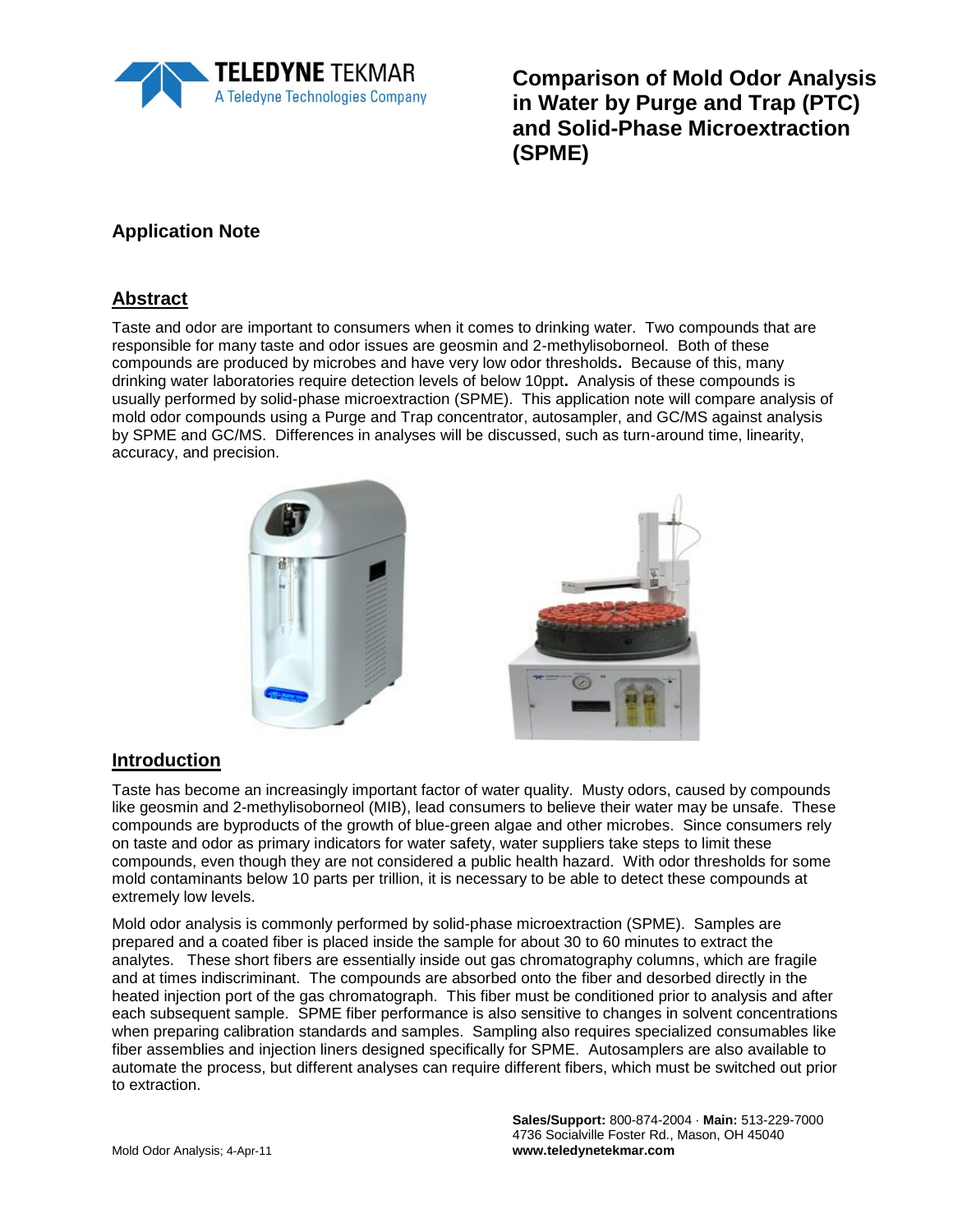For this study, a Stratum Purge and Trap Concentrator (PTC) was used in conjunction with an AQUATek 100 Waters-only Autosampler. This set-up allows for complete automation of sample preparation for the analysis of liquid samples for purge and trap. Samples are loaded into the 100-position carousel and prepared for extraction in either 5mL or 25mL aliquots. Analytes are purged out of the sample onto a sorbent trap. The trap is then heated and analytes are desorbed to the GC/MS for analysis. Utilizing an Agilent 7890A/5975 GC/MS in Selective Ion Monitoring (SIM) mode, a linear calibration was performed and percent relative standard deviation (%RSD), method detection limits (MDLs), and percent carryover were determined for all compounds. An example of a SIM scan for the mold odor analysis can be found in Figure 1. In addition, mold odor samples were evaluated in conjunction with samples run by USEPA Method 524.2<sup>1</sup> to demonstrate capability and identify possible matrix effects of the salted samples over time.



*Figure 1: Selective Ion Monitoring (SIM) Scan of 10ppt Mold Standard*

## **Experimental-Instrument Conditions**

The Stratum PTC and AQUATek 100 Autosampler were coupled to an Agilent 7890/5975 GC/MS for analysis. Teledyne Tekmar's proprietary #9 trap was the analytical trap of choice. The GC was configured with a Restek Rtx-624 20m x 0.18mm x 1.0µm column. The GC/MS parameters are outlined in Tables 1 and 2. Table 3 outlines the P&T and autosampler conditions.

| <b>GC Parameters</b> |                                                                               | <b>MS Parameters</b>    |                                                         |  |
|----------------------|-------------------------------------------------------------------------------|-------------------------|---------------------------------------------------------|--|
| GC:                  | Agilent 7890A                                                                 | MSD:                    | Agilent 5975C                                           |  |
| Column:              | Restek Rtx-624 20m x 0.18mm x 1.0um                                           | Source:                 | $230^\circ$ C                                           |  |
| Oven Program:        | 40° C for 2 min, to 160° C at 16° C/min,<br>for 0 min, to 240° C at 20° C/min | Quad:                   | $150^{\circ}$ C                                         |  |
| Inlet:               | $220^\circ$ C                                                                 | Solvent Delay:          | $2.0 \text{ min}$                                       |  |
| Column Flow:         | $0.9$ mL/min                                                                  | SIM Ions:               | 95, 107, 112, 124, 125, 137,<br>151, 152, 195, 197, 212 |  |
| Gas:                 | Helium                                                                        | Dwell Time:             | 100 msec per ion                                        |  |
| Pressure:            | 21.542 psi                                                                    | <b>MS Transfer Line</b> | $230^\circ$                                             |  |
| Split Ratio:         | 10:1                                                                          | Temp:                   |                                                         |  |

| <b>MS Parameters</b>             |                                                         |  |  |  |
|----------------------------------|---------------------------------------------------------|--|--|--|
| MSD:                             | Agilent 5975C                                           |  |  |  |
| Source:                          | $230^\circ$ C                                           |  |  |  |
| Quad:                            | $150^{\circ}$ C                                         |  |  |  |
| Solvent Delay:                   | $2.0 \text{ min}$                                       |  |  |  |
| SIM Ions:                        | 95, 107, 112, 124, 125, 137,<br>151, 152, 195, 197, 212 |  |  |  |
| Dwell Time:                      | 100 msec per ion                                        |  |  |  |
| <b>MS Transfer Line</b><br>Temp: | $230^\circ$                                             |  |  |  |

*Tables 1 & 2: GC and MSD Parameters*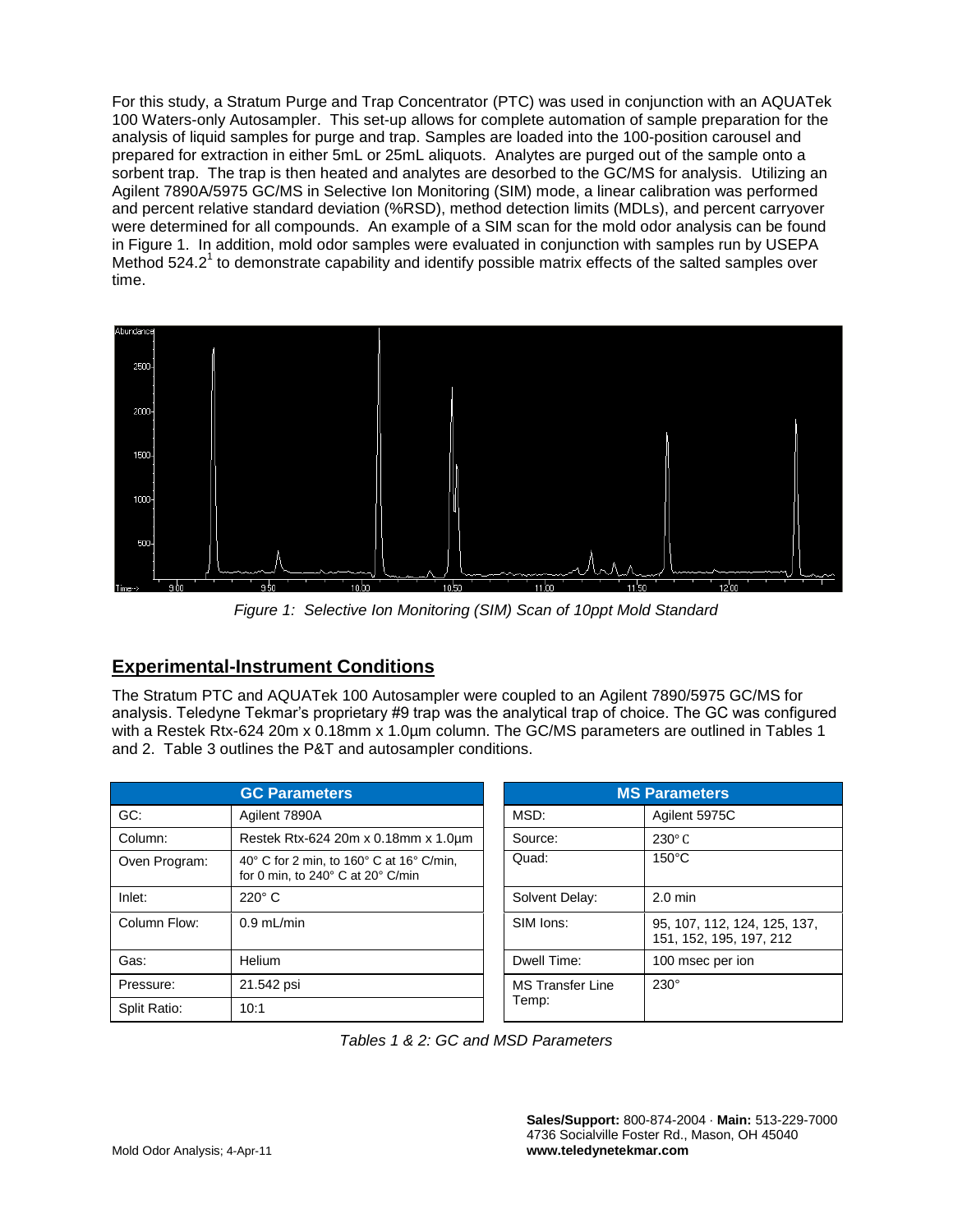| <b>Stratum PTC and AQUATek 100 Parameters</b> |                 |                            |                        |  |
|-----------------------------------------------|-----------------|----------------------------|------------------------|--|
| Variable                                      | <b>Value</b>    | <b>Variable</b>            | <b>Value</b>           |  |
| Pressurize Time                               | $0.85$ min      | <b>Purge Time</b>          | 10.00                  |  |
| Sample Transfer Time                          | 1.25 min        | <b>Purge Temp</b>          | $20^{\circ}$ C         |  |
| Rinse Loop Time                               | $0.85$ min      | <b>Purge Flow</b>          | 100mL/min              |  |
| Sweep Needle Time                             | $0.30$ min      | Dry Purge Time             | 5.00 min               |  |
| <b>Bake Rinse</b>                             | On              | Dry Purge Temp             | $20^{\circ}$ C         |  |
| <b>Bake Rinse Cycles</b>                      | 3               | Dry Purge Flow             | 45mL/min               |  |
| <b>Bake Rinse Drain Time</b>                  | 1.50 min        | <b>GC Start</b>            | <b>Start of Desorb</b> |  |
| Presweep Time                                 | $0.35$ min      | <b>Desorb Preheat Temp</b> | $245^{\circ}$ C        |  |
| <b>Water Temp</b>                             | $90^\circ$ C    | <b>Desorb Drain</b>        | On                     |  |
| Valve Oven Temp                               | $175^{\circ}$ C | <b>Desorb Time</b>         | $2.00$ min             |  |
| <b>Transfer Line Temp</b>                     | $175^{\circ}$ C | <b>Desorb Temp</b>         | $250^{\circ}$ C        |  |
| Sample Mount Temp                             | $60^{\circ}$ C  | <b>Desorb Flow</b>         | 300mL/min              |  |
| <b>Purge ready Temp</b>                       | $40^{\circ}$ C  | <b>Bake Time</b>           | 5.00 min               |  |
| <b>Condenser Ready Temp</b>                   | $40^{\circ}$ C  | <b>Bake Temp</b>           | $260^{\circ}$ C        |  |
| Condenser Purge Temp                          | $20^{\circ}$ C  | <b>Bake Flow</b>           | 250mL/min              |  |
| <b>Standby Flow</b>                           | 45mL/min        | <b>Condenser Bake Temp</b> | $200^{\circ}$ C        |  |
| Pre-Purge Time                                | $0.00$ min      |                            |                        |  |
| Pre-Purge Flow                                | OmL/min         |                            |                        |  |
| Sample Heater                                 | On              |                            |                        |  |
| Sample Preheat Time                           | $0.01$ min      |                            |                        |  |
| Sample Temp                                   | $40^{\circ}$ C  |                            |                        |  |

*Table 3: Stratum PTC and AQUATek 100 Parameters (Stratum PTC Parameters are in Blue)*

## **Calibration Data**

A 50ppb stock mold odor standard was prepared in methanol containing isobutylmethoxypyrazine (IBMP), 2,4,6-trichloroanisole, geosmin, and 2-methylisoborneol (MIB). Calibration standards were prepared in volumetric flasks filled with 10% (w/v) sodium chloride de-ionized water over a range of 1ppt to 100ppt. Samples were transferred to headspace free 40mL VOA vials for analysis. The Internal Standard (IS), isopropylmethoxypyrazine (IPMP), was prepared in methanol at a 50ppb concentration. After transferring to the standard vessel on the AQUATek 100, the IS was added in 5µL aliquots to each sample, bringing the final concentration of 10ppt, factoring in the 25mL purge volume. Agilent Chemstation software was used to process the calibration data. Relative response factors for mold odor compounds were evaluated for %RSD and coefficient of determination (r²) with results for all compounds listed in Table 4. Calibration curves can be found in Figure 2. Method detection limits (MDL) were also established for all compounds by analyzing seven replicates at a concentration of 2ppt. MDL results for all compounds were below 1ppt. Percent carryover for each compound was determined by running blank samples after a 100ppt mold odor standard.

| <b>Compound Name</b>                 | <b>Average RRF</b> | %RSD | r <sup>2</sup> | <b>Minimum</b><br><b>Detection Limit</b> | % Carryover |
|--------------------------------------|--------------------|------|----------------|------------------------------------------|-------------|
| Isopropylmethoxypyrazine (IPMP) (IS) | 1.000              | N/A  | N/A            | N/A                                      | N/A         |
| Isobutylmethoxypyrazine (IBMP)       | 1.225              | 1.13 | 1.0000         | 0.04                                     | 0.25        |
| Methylisoborneol (MIB)               | 0.861              | 0.71 | 1.0000         | 0.04                                     | 0.07        |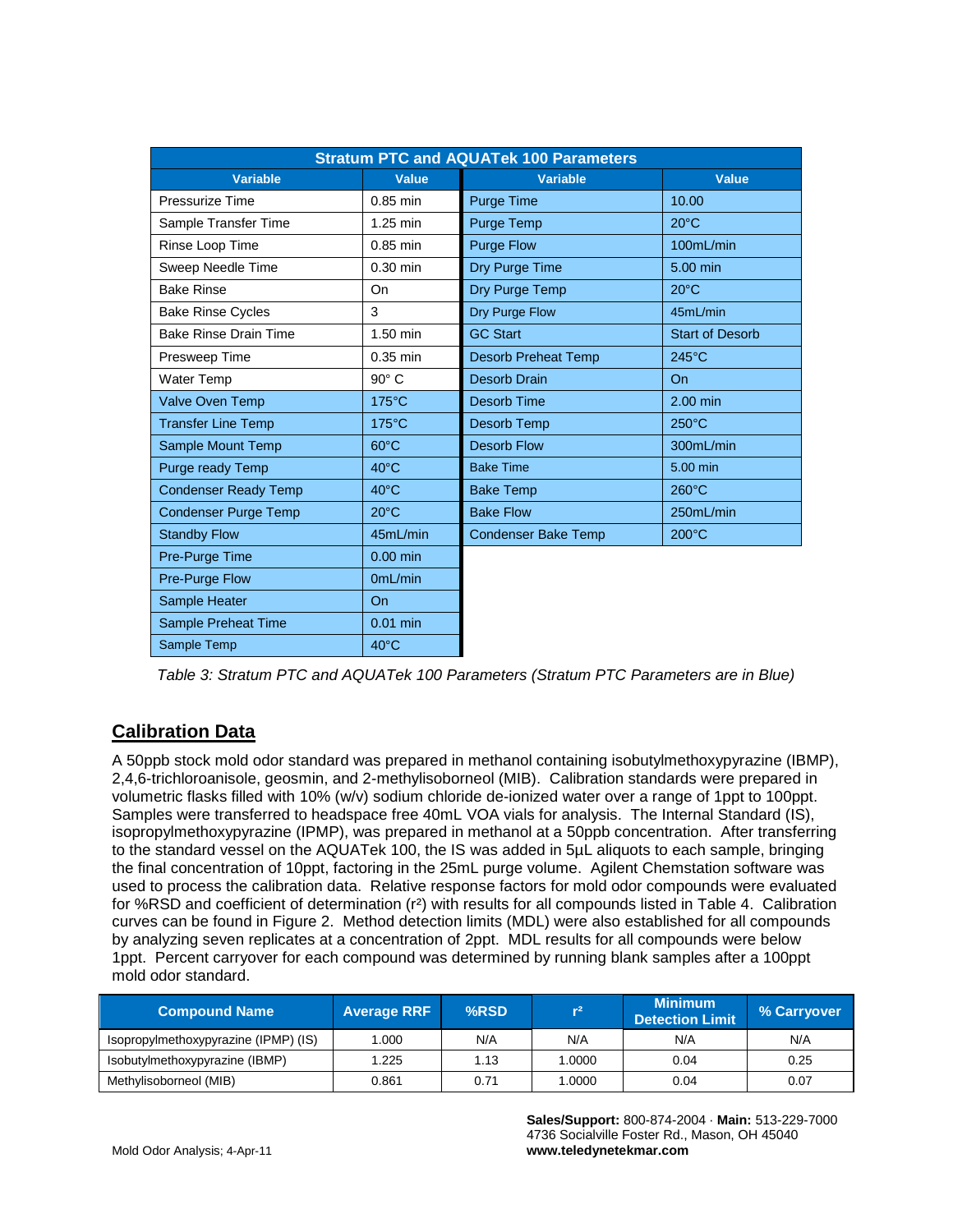| Geosmin                                              | 0.340 | $\epsilon$<br>$\overline{ }$<br>∪.+∪ | .9998 | 0.05 | س ک  |
|------------------------------------------------------|-------|--------------------------------------|-------|------|------|
| ໍ້<br><sup>-</sup> richloroanisole<br>n-<br><u>.</u> | 0.787 | $\sim$<br>1.VI                       | 0000  | 0.03 | U.45 |

*Table 4: Calibration, MDL, and % Carryover Data for Mold Odor Analysis*



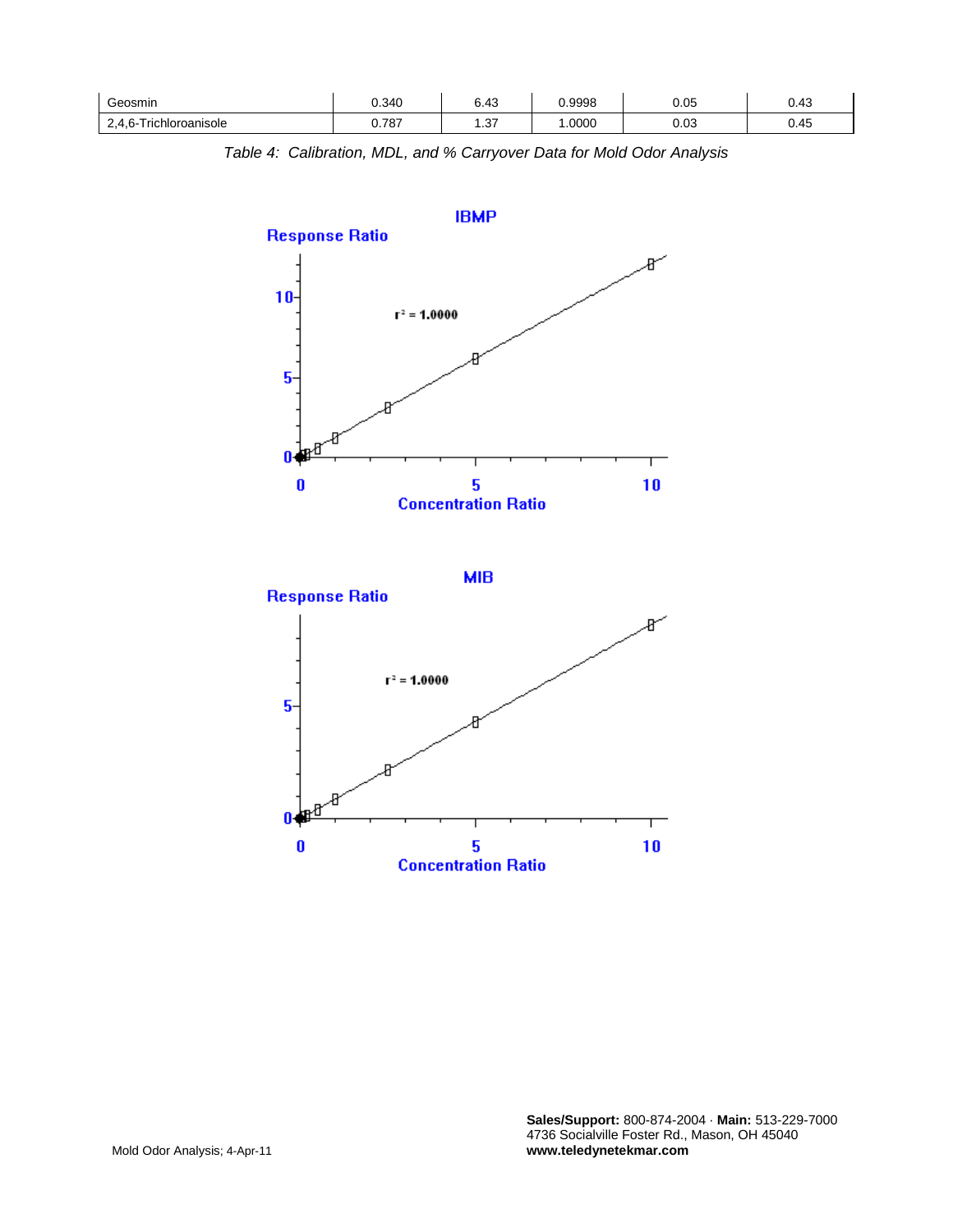

*Figure 2: Calibration Curves (1 to 100ppt) for Mold Odor Compounds*

In addition to a mold odor calibration, an USEPA Method 524.2 calibration curve was established in the same run to demonstrate the flexibility of the Stratum PTC equipped with a #9 trap. All performance criteria for Method 524.2 were met and the calibration data can be found in Table 5. A 24-hour continuing calibration verification (CCV) study was also run to determine possible effects of the 10% salt solution on both mold odor and 524.2 analyses over time. All CCVs passed with percent recoveries for all compounds above 80% over 24 hours for both analyses.

| <b>Compound Name</b>    | Linearity $(r^2)$     | <b>Compound Name</b>      | Linearity $(r^2)$ |
|-------------------------|-----------------------|---------------------------|-------------------|
| Dichlorodifluoromethane |                       | 4-Methyl-2-Pentanone      |                   |
| Chloromethane           | 1,1-Dichloropropanone |                           |                   |
| Vinyl Chloride          | 0.9999                | Toluene                   | 0.9997            |
| <b>Bromomethane</b>     | 0.9999                | trans-1,3-Dichloropropene | 0.9996            |
| Chloroethane            |                       | 1,1,2-Trichloroethane     |                   |

**Sales/Support:** 800-874-2004 · **Main:** 513-229-7000 4736 Socialville Foster Rd., Mason, OH 45040 **www.teledynetekmar.com**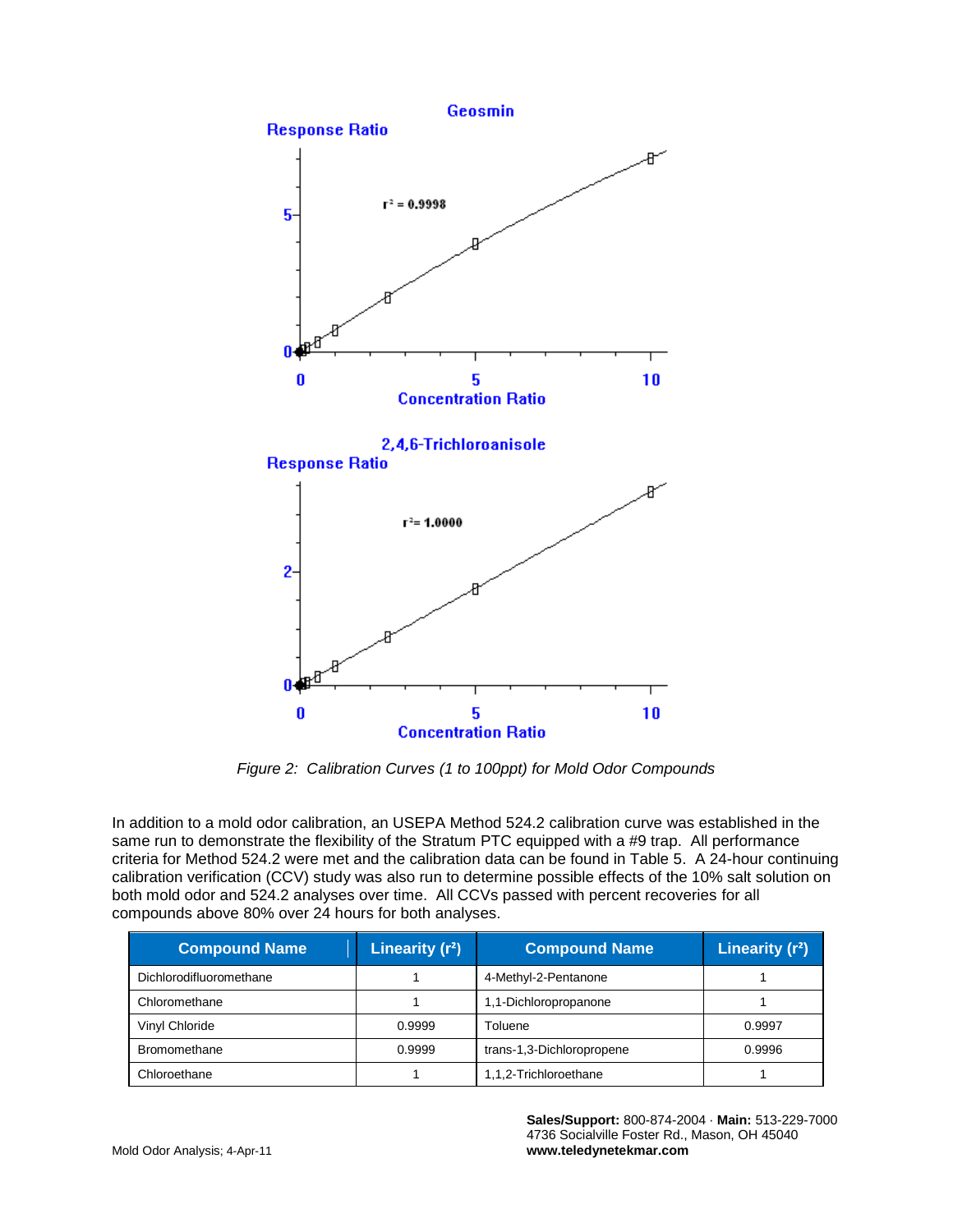| Trichlorofluoromethane    | 0.9998 | Tetrachloroethene           | 0.9999       |
|---------------------------|--------|-----------------------------|--------------|
| Diethyl Ether             | 0.9999 | 2-Hexanone                  | $\mathbf{1}$ |
| 1,1-Dichloroethene        | 0.9998 | 1,3-Dichloropropane         | 0.9999       |
| Acetone                   | 0.9999 | Dibromochloromethane        | 0.9998       |
| Iodomethane               | 0.9999 | 1,2-Dibromoethane           | 0.9999       |
| Carbon Disulfide          | 0.9995 | Chlorobenzene               | 0.9995       |
| <b>Allyl Chloride</b>     | 0.9999 | 1,1,1,2-Tetrachloroethane   | 0.9995       |
| Methylene Chloride        | 0.9999 | Ethylbenzene                | 0.9991       |
| trans-1,2-Dichloroethene  | 0.9995 | m,p-Xylene                  | 0.9966       |
| <b>MTBE</b>               | 0.9999 | o-Xylene                    | 0.9999       |
| <b>Acryl Nitrile</b>      | 1      | Styrene                     | 0.9999       |
| 1,1-Dichloroethane        | 0.9999 | <b>Bromoform</b>            | 0.9999       |
| 2-Butanone                | 1      | Isopropylbenzene            | 0.9999       |
| 2,2-Dichloropropane       | 0.9999 | Bromobenzene                | $\mathbf{1}$ |
| cis-1,2-dichloroethene    | 0.9998 | 1,1,2,2-Tetrachloroethane   | 0.9993       |
| Methyl Acrylate           | 1      | trans-1,4-Dichloro-2-butene | 0.9999       |
| Propionitrile             | 1      | 1,2,3-Trichloropropane      | 1            |
| Methacrylonitrile         | 0.9998 | n-Propylbenzene             | 0.9999       |
| Bromochloromethane        | 0.9997 | 2-Chlorotoluene             | 1            |
| Tetrahydrofuran           | 0.9999 | 4-Chlorotoluene             | 0.9999       |
| Chloroform                | 0.9997 | 1,3,5-Trimethylbenzene      | 1            |
| 1,1,1-Trichloroethane     | 0.9998 | tert-Butylbenzene           | 1            |
| Carbon Tetrachloride      | 0.9997 | 1,2,4-Trimethylbenzene      | $\mathbf{1}$ |
| 1-Chlorobutane            | 0.9999 | sec-Butylbenzene            | 1            |
| 1,1-Dichloropropene       | 0.9995 | 1,3-Dichlorobenzene         | $\mathbf{1}$ |
| Benzene                   | 0.9996 | p-Isopropyltoluene          | 0.9999       |
| 1.2-Dichloroethane        | 0.9999 | 1,4-Dichlorobenzene         | 1            |
| Trichloroethene           | 1      | 1,2-Dichlorobenzene         | 1            |
| Methyl Methacrylate       | 0.9996 | n-Butylbenzene              | 0.9998       |
| 1,2-Dichloropropane       | 0.9999 | Hexachloroethane            | 0.9998       |
| Dibromomethane            | 0.9998 | 1,2-Dibromo-3-chloropropane | 0.9994       |
| <b>Ethyl Methacrylate</b> | 0.9999 | Nitrobenzene                | 0.9973       |
| 2-Nitropropane            | 0.9994 | 1,2,4-Trichlorobenzene      | 0.9997       |
| Bromodichloromethane      | 0.9998 | Hexachlorobutadiene         | 0.9997       |
| Chloroacetonitrile        | 0.9999 | Naphthalene                 | 0.9999       |
| cis-1,3-Dichloropropene   | 0.9997 | 1,2,3-Trichlorobenzene      | 0.9998       |

*Table 5: Calibration Data for Method 524.2*

## **Conclusions**

With taste becoming an increasingly important aspect of water quality, detecting and eliminating mold odor compounds is critical to water suppliers. Through the method developed for mold odor analysis using the Stratum PTC and AQUATek 100 Autosampler, detection limits were established well below human sensory thresholds. Even with complete automation, the precision and accuracy required to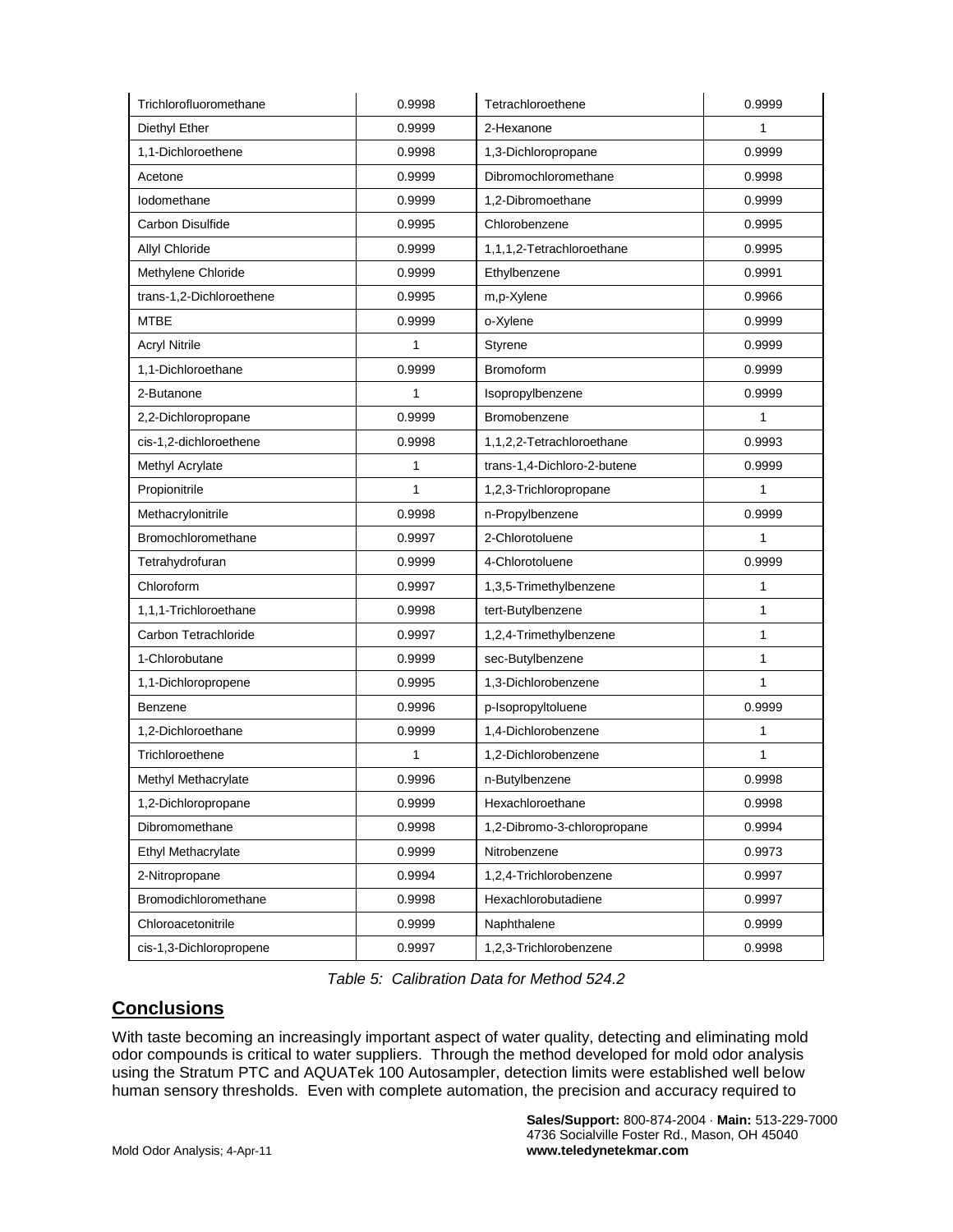detect the mold odor compounds at the part-per-trillion level was not sacrificed. Extracted ion chromatograms for 1ppt standards of IBMP and geosmin can be found in Figures 3 and 4.



*Figure 3: Extracted Ion Chromatogram of 1ppt IBMP Standard*



*Figure 4: Extracted Ion Chromatogram of 1ppt Geosmin Standard*

When comparing the two sample preparation techniques, the AQUATek 100 and Stratum PTC offer a multitude of added benefits while meeting, and in most cases exceeding, SPME performance<sup>2,3</sup>, with none of the drawbacks. Sampling and analysis do not require any specialized consumables and are completely automated, increasing efficiency. Separate sampling and extraction devices are unnecessary and samples are continuously run rather than waiting on long extraction and conditioning times. The "allin-one" set up also transitions between analyses seamlessly for greater throughput.

The flexibility provided by the AQUATek 100 and Stratum PTC, equipped with a #9 trap is unmatched by other sampling methods. Multiple analyses are possible on a single Purge and Trap simply by changing the autosampler and GC/MS acquisition methods, allotting VOC analyses to be run side-by-side with mold odor samples. USEPA Methods can be run right alongside other, more specialized analyses. Also, by utilizing an Agilent 7890/5975 GC/MS which allows for both total ion and SIM chromatograms to be saved for each run, samples can be analyzed for mold odor compounds as well as volatile organics. And by completely automating the sample preparation, without compromising sensitivity, efficiency and throughput can be greatly increased while saving time and money.

#### **References**

1) USEPA Method 524.2, "Measurement of Purgeable Organic Compounds in Water by Capillary Column Gas Chromatography/Mass Spectrometry (GC/MS)," Revision 4.1, 1995.

> **Sales/Support:** 800-874-2004 · **Main:** 513-229-7000 4736 Socialville Foster Rd., Mason, OH 45040 **www.teledynetekmar.com**